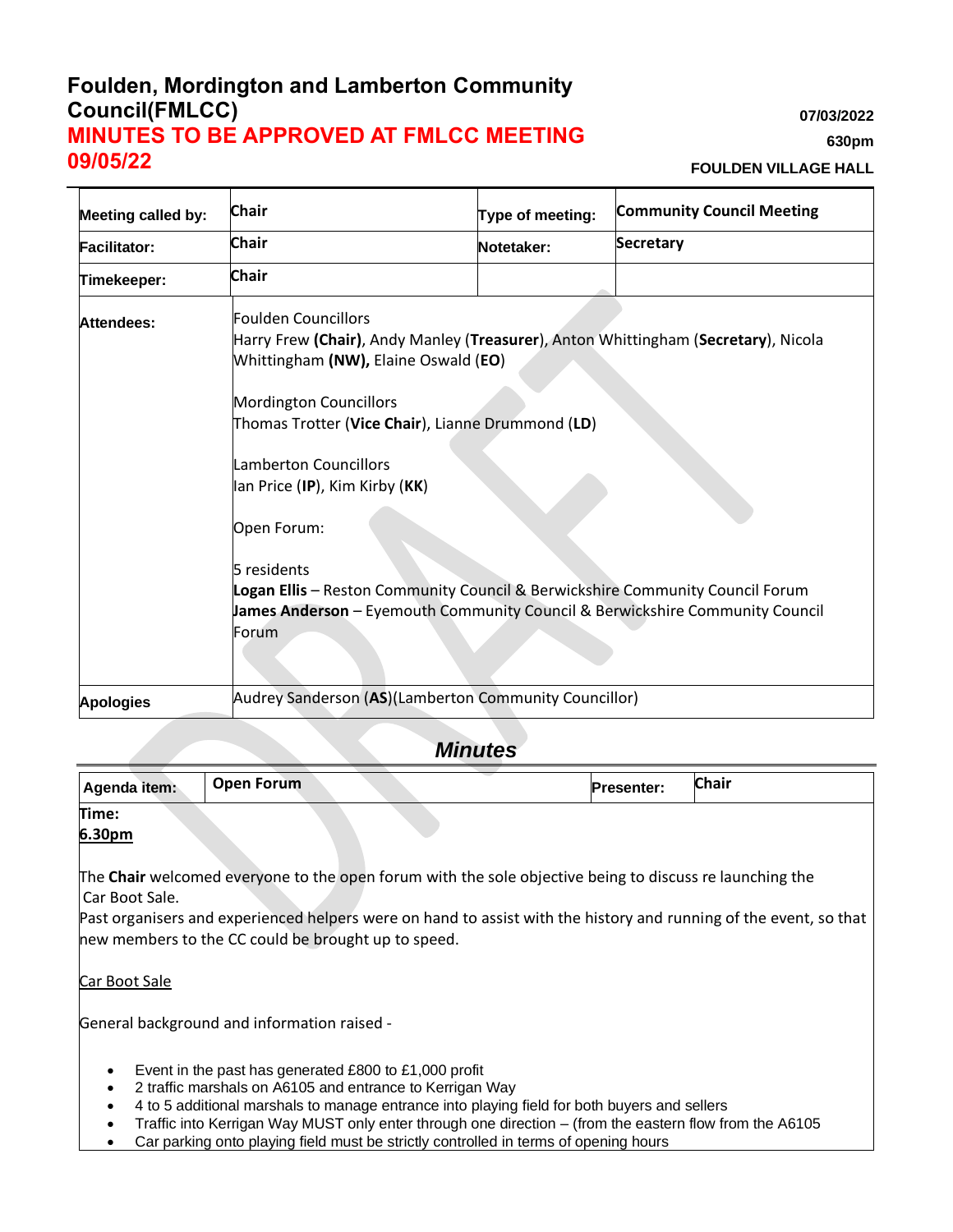- Extra volunteers will be needed to support the Community Council members, of which all will be required to help on the day .
- Refreshments: ice cream van, burger bar allow them to book a slot and ask retailer for a donation
- First Aider required Mary Jane Lauder Frost to be asked if available, failing that, St John's Ambulance to be contacted.
- Advertising crucial.
- Air Cadets could be provided with an advertising space in return for helping as additional volunteers previous car boot sale saw 6 army cadets helping with parking
- Riding for disabled could be an option for helpers, in return for stand space.
- Buyers no charge for parking, but have buckets present to encourage a donation
- Sellers £5 for a car sized pitch, £10 for a car and trailer £15 for a van pay on arrival and money taken at the gate – this function needs 2 people. Record the number plate against a list to confirm payment and then directed to pitch - space for 140 pitches at northern end of field
- Need to ensure that capacity for collecting litter is in place lots of rubbish bags and pickers needed at the end.
- If booking in advance is to be considered, sellers should be told that they are booking a space on the field, NOT a specific position
- Marshals need high viz vests and walkie talkies
- Village Hall tent for tea and scones
- Traffic cones for marking spaces could be borrowed from SBC
- If car park for buyers is full, need to consider that other buyers may try to park on verges and in the roads in Kerrigan and Cheviot Park
- KOSB bands have marched in the past
- Possible model train in field
- FULL SIGNAGE FOR EVENT IMPORTANT
- Tape and electric fence posts to mark out spaces for buyers and sellers and entertainment
- Entertainment needs to be booked shortly
- Sellers can go onto field at 8.00am onwards
- Buyers can arrive at 1000am onwards
- Event normally finishes at 3.00pm but need to be flexible
- Consider on-line booking for sellers
- Tombola needs organizing
- Pre-event meeting needed
- Sellers need very clear instructions

Maps and checklists from previous events were circulated during this discussion.

It was agreed that the Car Boot sale should be reactivated. Date - 4<sup>th</sup> September 2022

#### Berwickshire Community Council Forum

**Logan Inglis** from Reston Community Council and **James Anderson** from Eyemouth Community Council gave a verbal presentation on the role of the Berwickshire Community Council Forum (**BCCF**), which will support the work, identify common issues, and share practice across the 21 Community Council's in Berwickshire.

This forum was very proactive until the area partnership was discontinued in 2014. As the area emerges from the COVID 19 lockdowns and restrictions the intention is to increase the active role of the **BCCF.** 

The Community Councils in the **BCCF** are very resilient and proactive. The BCCF has arranged training for Berwickshire Community Councillors in running a Community Council, maintaining accounts, and providing professional development opportunities.

**Logan Inglis advised** that the SBC Community Council scheme is being updated and a new Booklet is being produced.

Open Forum ended at 7.10pm and the **Chair** thanked both residents and **BCCF** representatives for coming.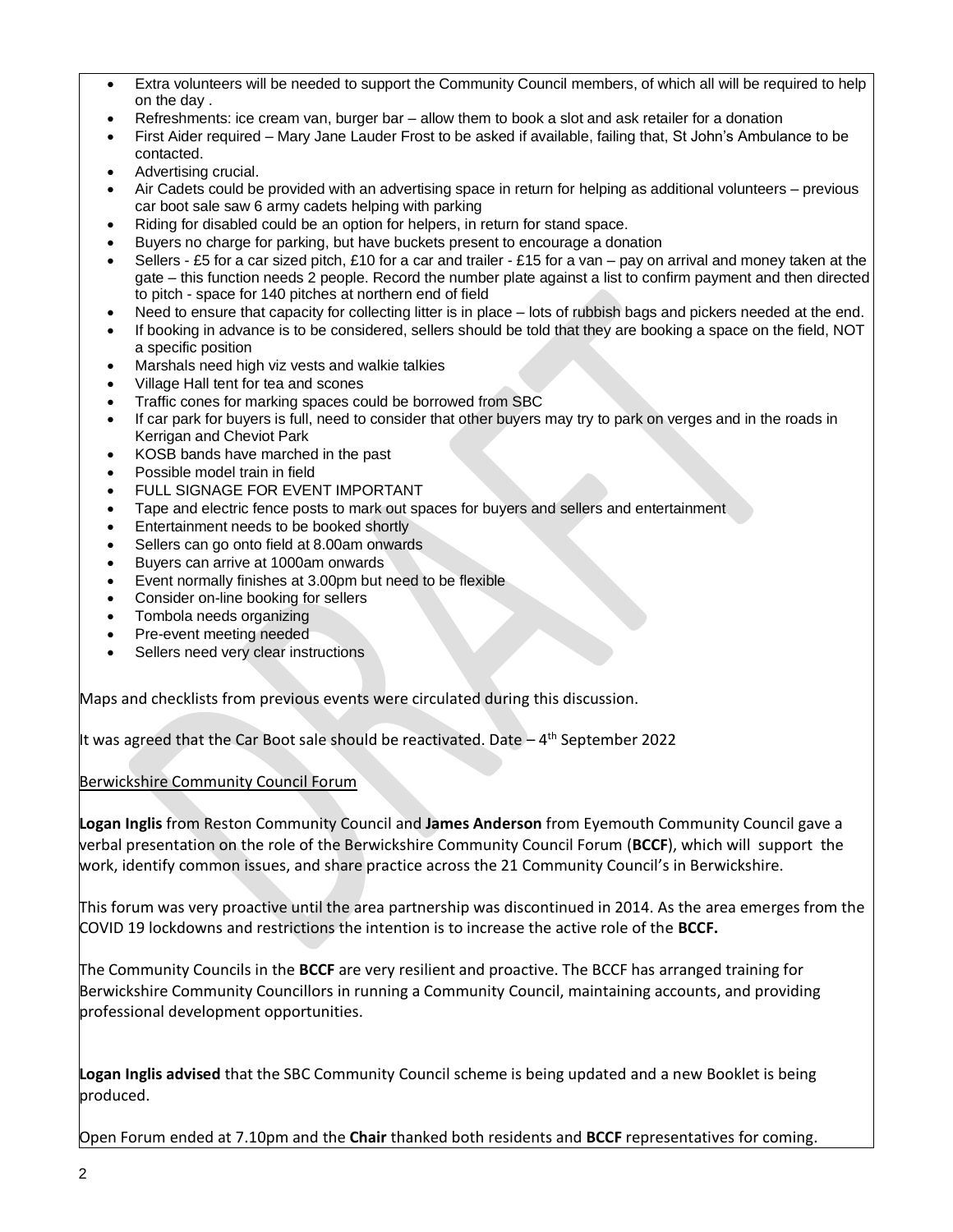| Agenda item: | 7 Welcome                                            | <b>Presenter:</b> | <b>Chair</b>     |
|--------------|------------------------------------------------------|-------------------|------------------|
|              | <b>7a) Apologies for Absence</b>                     |                   | <b>Secretary</b> |
|              | 7b) Minutes of the last meeting, outstanding actions |                   | <b>Secretary</b> |
|              | and matters arising                                  |                   |                  |
|              |                                                      |                   |                  |

#### **7.10pm**

The Chair welcomed everyone to the meeting.

The Chair introduced and welcomed **Kim Kirby** (**KK**)to the CC representing Lamberton.

Apologies were received from **AS**

Outstanding actions were updated

Matters arising

**Action Items from meeting 05/07/21**: Electricity meter for pavilion to be re-energised on the 6<sup>th</sup> April - it was agreed to ensure that **the playing field trustees are involved in any future FMLCC proposals regarding the playing fields**

**Action Items from meeting 10/01/22 Number 6**: **NW** explained she had spoken to **Linda Grey** of Chirnside Community Council who indicated that had feedback from 10 of their residents, who had similarly expressed concern about the frequency of bus services. **NW** to contact Heather Batsch at the Scottish Borders Community Council Network to obtain information of other community councils which are the route. The two bus services in question are the 60 and 260. **NW** to obtain the contact for Duns Community Council as part of the follow up.

## **Action Items from meeting 10/01/22**

**Number 7: The Vice Chair** confirmed that Beacon application was underway.

**Number 13**: **KK** and **IP** both reported that the broken whales jaw bones are completely rotten. Replacement or substitutes to be considered.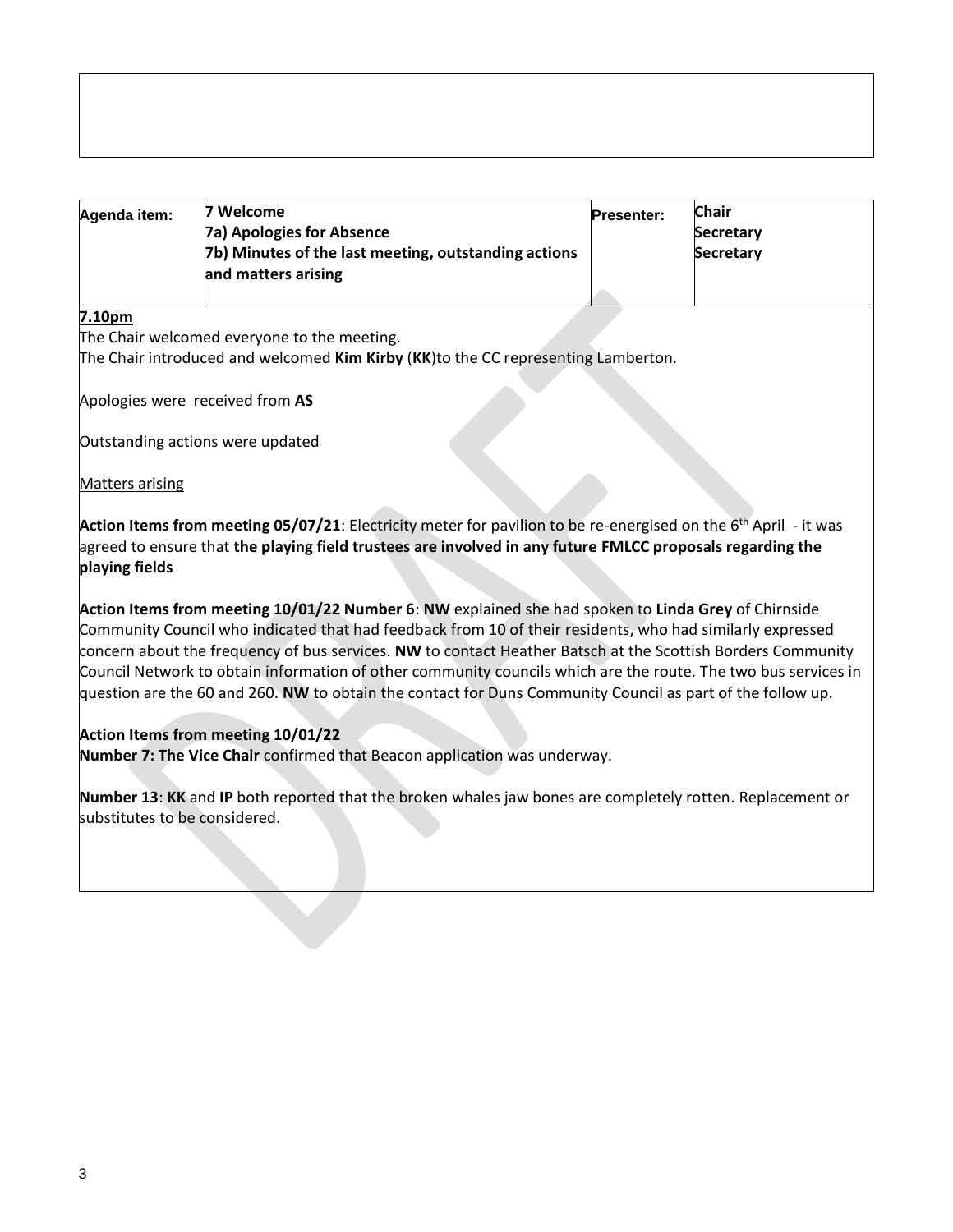| Agenda item: | 8) Chair's updates | <b>Presenter:</b> | <b>Chair</b> |
|--------------|--------------------|-------------------|--------------|
|              |                    |                   |              |

### **7.15 pm**

Additional Car boot thoughts

- Haggis Bo[x https://www.thehaggisbox.com/events/](https://www.thehaggisbox.com/events/) and [https://www.giacopazzis.co.uk/ice-cream-cart](https://www.giacopazzis.co.uk/ice-cream-cart-hire/)[hire/](https://www.giacopazzis.co.uk/ice-cream-cart-hire/) as possible options for refreshments at the event
- Once requirements for sellers and buyers including refreshments are in place then event needs to be advertised

## Spaces for People

- Feedback from the Chair was that SBC officers stated that the reduction to 20mph for Foulden was an SBC wide decision to move 30mph roads back to twenty and not specifically because of feedback from the local community
- Meeting with SBC is organised to discuss a footpath from Kerrigan Way to Foulden Deans.

### Planning

• No planning updates to report. A Planning responder as replacement for Andrew Dempster is still being sought.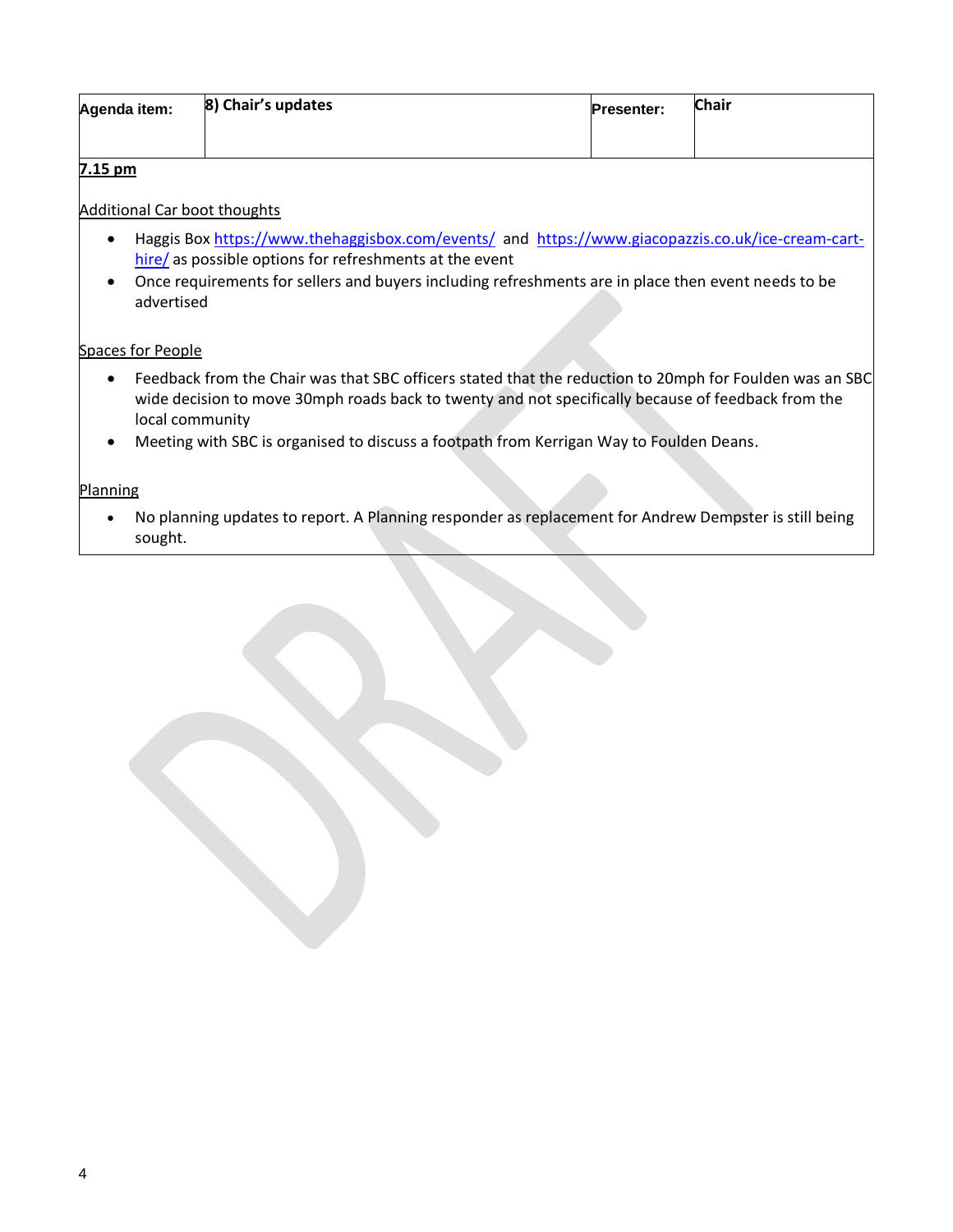| Agenda item: | 9) Secretary's update | <b>Presenter:</b> | <b>Secretary</b> |
|--------------|-----------------------|-------------------|------------------|
|              |                       |                   |                  |

**7.20pm**

Agreement of dates for 2022-23 CC meetings

• September meeting date changed to 29<sup>th</sup> August 2022 to allow final Car Boot planning.

Agreement of date for FMLCC AGM

• 4 th July 6.30pm to 7.30pm in Foulden Village Hall agreed with Community Councillors – **Confirmed.**

Feedback to Community Council

• The Community Council received feedback from the digital channels regarding the new entrance to the footpath at the Foulden end being problematic for prams. The **Chair** explained that the narrow entrance was to prevent Horse access.

| Agenda item: | 10) Treasurer's Update                                                                                    | <b>Presenter:</b> | <b>Treasurer</b> |
|--------------|-----------------------------------------------------------------------------------------------------------|-------------------|------------------|
| 7.25pm       |                                                                                                           |                   |                  |
|              | No change in the current position noted. Account balance for the Community Council is currently £2568 but |                   |                  |
|              | payments are due for work on the footpath regarding the fencing and gate between Foulden and Burnbank.    |                   |                  |

It was noted that the King George V Playing Field received £710 compensation for the storm Arwen disruption for SP Energy networks. £26 pounds has been raised in donations and Water Rates relief from Scottish Borders Council has been approved. Currently balance of the King George V Playing field accounts is £3,222.

| Agenda item:         | 11) Village Hall Update | <b>Presenter:</b> | <b>Treasurer</b> |
|----------------------|-------------------------|-------------------|------------------|
| 7.30pm               |                         |                   |                  |
| No updates to report |                         |                   |                  |

| Agenda item: | <b>12) AOB</b> |  | <b>Presenter:</b> | <b>Chair</b> |
|--------------|----------------|--|-------------------|--------------|
| 735nm        |                |  |                   |              |

**7.35pm**

Queens Platinum Jubilee planning

- Beacon will be lit @ 9.45pm Thursday 2nd June in Mordington**.** A piper will play from Mordington Village at 9.35pm and walk to the location
- Friday 3<sup>rd</sup> June afternoon there will be a fete on King George V playing field. 1pm to 5.00pm
- To include tug of war and egg and spoon race etc
- Food vans and burger bar proposed
- Residents asked to come with a picnic
- Live music proposed  $-3$  bands interested  $-$  suitable weatherproof stage to be found.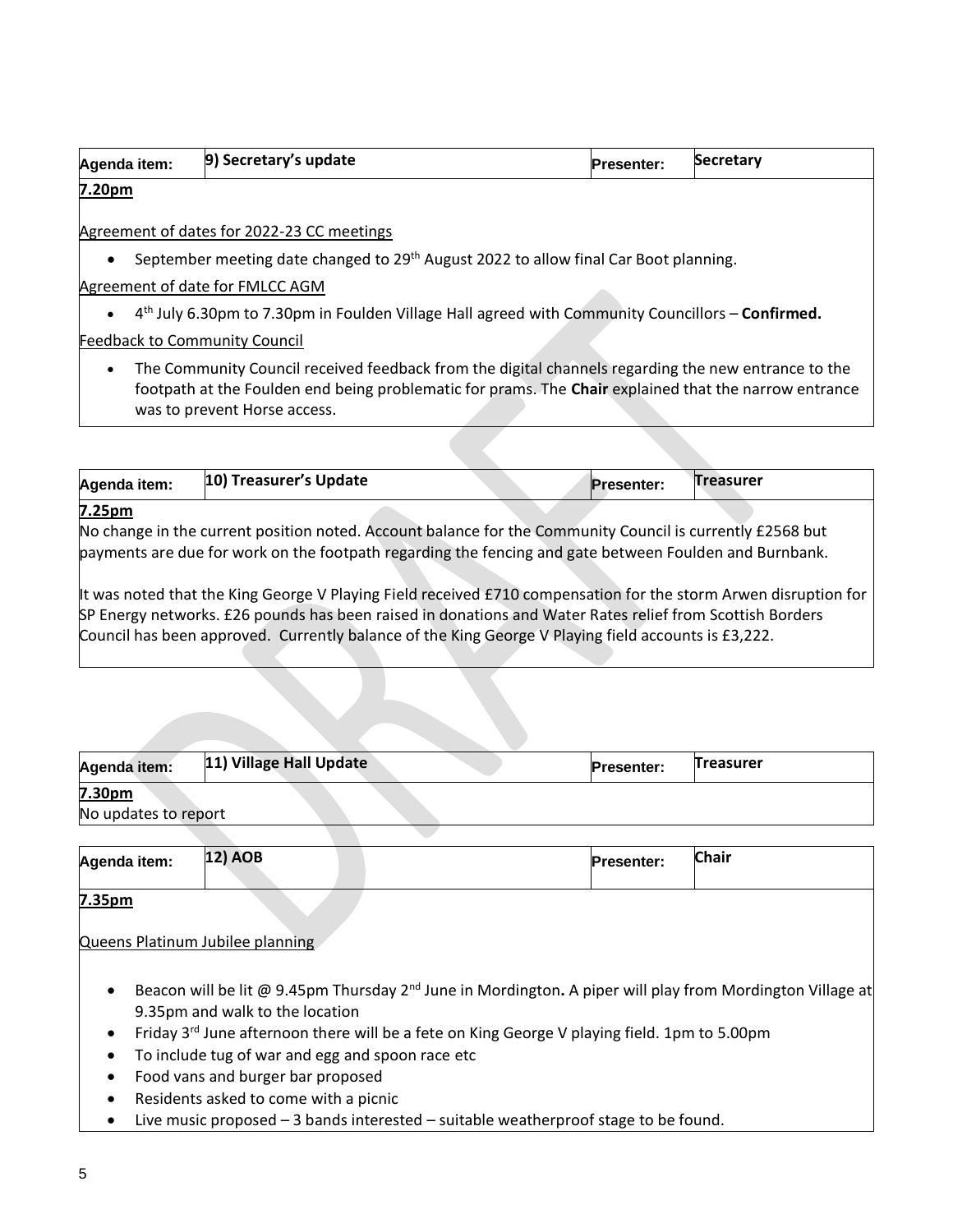- It was proposed to have a celebratory copse, tree or seed bombs planted in each Foulden, Mordington and Lamberton with a commemorative plaque in each area. Foulden could be in the village, Mordington on the south side of the A6105 by the Mordington Junction and Lamberton by the Whales Jaws.
- The **Secretary** to forward details of Viking cosplayer to the **Treasurer**

### Lamberton Phone Box

• Confirmed will be retained by the CC and be the site of a defibrillator.

#### Using Community Council digital resources to publicise third party events

• The **Secretary** raised a recent request to publicize a third-party fund-raising event at Foulden Village Hall. It was confirmed that initial feedback from Community Council members led to a decision to allow it to be advertised on the FMLCC's digital channels. However, after a further discussion – it was decided that the CC should not promote 'non CC' events.

#### Road sign at T junction in Mordington

• It was noted that the signpost is rotten. It marks the junction to either Ayton or Lamberton

#### Planters

• Planter locations and people to tend them were identified by the **Treasurer. It is time Planters were out, and available for planting when the weather suits.**

| Agenda item:             | 14. Date and Time of next meeting                                                                                   | <b>Presenter:</b> | <b>Chair</b> |
|--------------------------|---------------------------------------------------------------------------------------------------------------------|-------------------|--------------|
| 7.50 <sub>pm</sub>       |                                                                                                                     |                   |              |
| meeting                  | Next meeting Monday 9 <sup>th</sup> May – Open Forum to start at 6.30pm to 7.00pm followed by Community Councillors |                   |              |
| Meeting closed at 7.53pm |                                                                                                                     |                   |              |
|                          |                                                                                                                     |                   |              |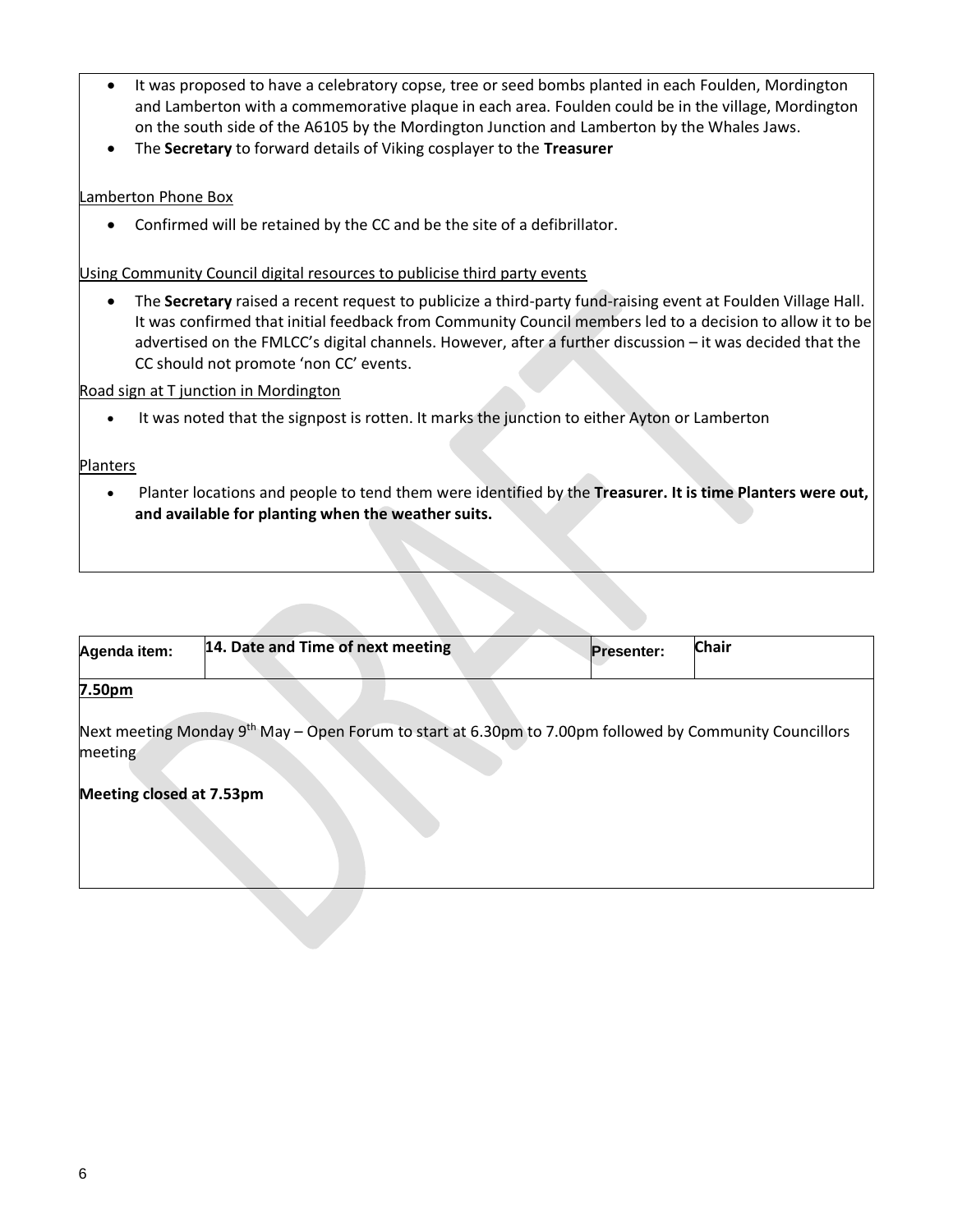## Outstanding actions

Please note the status column: rated green has been dealt with or completed. Yellow outstanding and Red significantly outstanding and no colour have been deemed low priority

| Action Items from meeting 01/03/21           | Person responsible | <b>Status</b>                                                                                                                                                                                                                                          |
|----------------------------------------------|--------------------|--------------------------------------------------------------------------------------------------------------------------------------------------------------------------------------------------------------------------------------------------------|
| Proposed repainting of Lamberton bus shelter | <b>Treasurer</b>   | This is part of the small<br>projects list including<br>3 bus shelters in Foulden.<br>awaiting confirmation of<br>repairs by SBC<br>This is now on hold<br>pending SBC moving<br>forward on repairs to all<br>four bus shelters in the<br><b>larea</b> |

| Action Items from meeting 10/05/21                                               | <b>Person responsible</b> | <b>Status</b>                                                                                |
|----------------------------------------------------------------------------------|---------------------------|----------------------------------------------------------------------------------------------|
| Arrange to form group to plan 2022 Car Boot Sale in King<br>George playing field | <b>Chair</b>              | On agenda, group to be<br>finalised <b>Completed</b> - on<br>agenda for 10/01/22<br>meeting. |
| Identifying solution for laid down gravestones                                   | <b>Chair</b>              | To be completed                                                                              |

| Action Items from meeting 05/07/21                                                                                               | Person responsible | <b>Status</b>                                                                                                                               |
|----------------------------------------------------------------------------------------------------------------------------------|--------------------|---------------------------------------------------------------------------------------------------------------------------------------------|
| Repairs to pavilion.<br>Check possible relocating of store material in Pavilion and<br>cost of fixing a new door to the pavilion | <b>Chair</b>       | To be completed $-$ joiner<br>living locally is liaising with<br>Chair regarding repair.<br>'Store materials' to be<br>assessed re. moving. |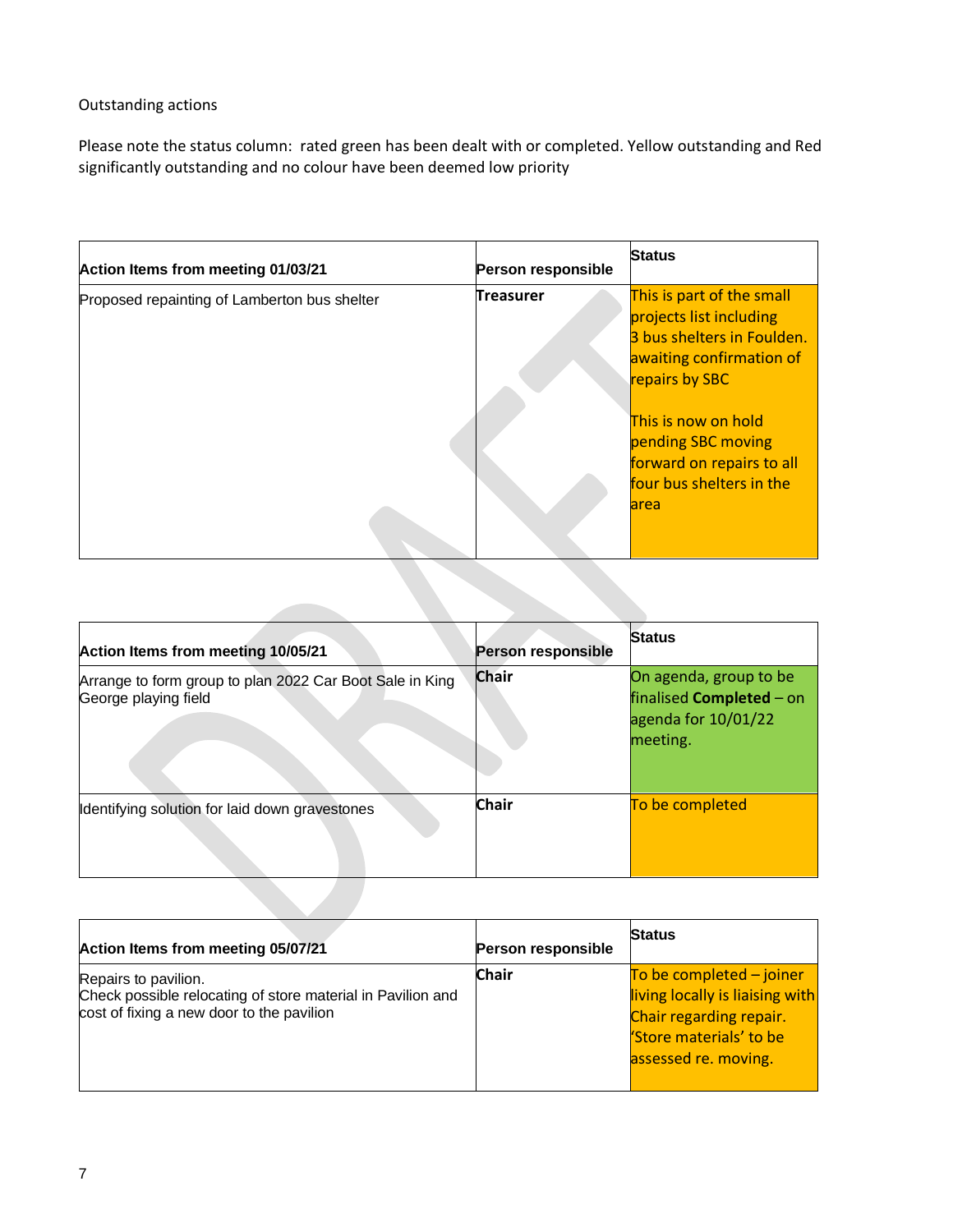|                                                |                           | <b>Status</b>                                                                                                                           |
|------------------------------------------------|---------------------------|-----------------------------------------------------------------------------------------------------------------------------------------|
| Action Items from meeting 6/09/21              | <b>Person responsible</b> |                                                                                                                                         |
| FMLCC to get in touch with microlight pilot LD | LD                        | <b>Completed LD has contacted</b><br>individual who says he will<br>capture some aerial images<br>when he his able to resume<br>flying. |

| Action Items from meeting 01/11/21                                                | <b>Person responsible</b>                  | <b>Status</b>                                                                                |
|-----------------------------------------------------------------------------------|--------------------------------------------|----------------------------------------------------------------------------------------------|
| Community Councillors to attend Lamberton Village Hall<br>AGM when date confirmed | <b>All Community</b><br><b>Councillors</b> | <b>Completed - Lamberton</b><br>Village Hall will inform of<br>planned date in due<br>course |
|                                                                                   |                                            |                                                                                              |

|                                                                                                                                                                                               |                    | <b>Status</b>    |
|-----------------------------------------------------------------------------------------------------------------------------------------------------------------------------------------------|--------------------|------------------|
| Action Items from meeting 10/01/22                                                                                                                                                            | Person responsible |                  |
| 1)To post information regarding new Open Forum to discuss <sup> Secretary</sup><br>the forthcoming planned Car Boot Sale provisionally<br>scheduled for Sunday 4 <sup>th</sup> September 2022 |                    | <b>Completed</b> |
| 2) To repost information about dog fouling on Community<br>Council digital channels                                                                                                           | <b>Secretary</b>   | <b>Completed</b> |
| 3) Resident request in Open Forum to consider extension of<br>a footpath from Burnbank Crossroads to New Mains at West<br>Foulden - Chair to discuss with landowner                           | <b>Chair</b>       | To be completed  |
| 4) Secretary to send speed limit information to resident who<br>attended open forum                                                                                                           | <b>Secretary</b>   | <b>Completed</b> |
| 5) To conduct a community survey on the quality of the bus<br>service serving Foulden                                                                                                         | <b>Treasurer</b>   | <b>Underway</b>  |
| 6) To contact Chirnside Community Council regarding to<br>obtain feedback on the quality of bus services in their area                                                                        | <b>NW</b>          | <b>Completed</b> |
| 7) Application to light a beacon for the Queens Platinum<br>Jubilee                                                                                                                           | <b>Vice Chair</b>  | <b>Completed</b> |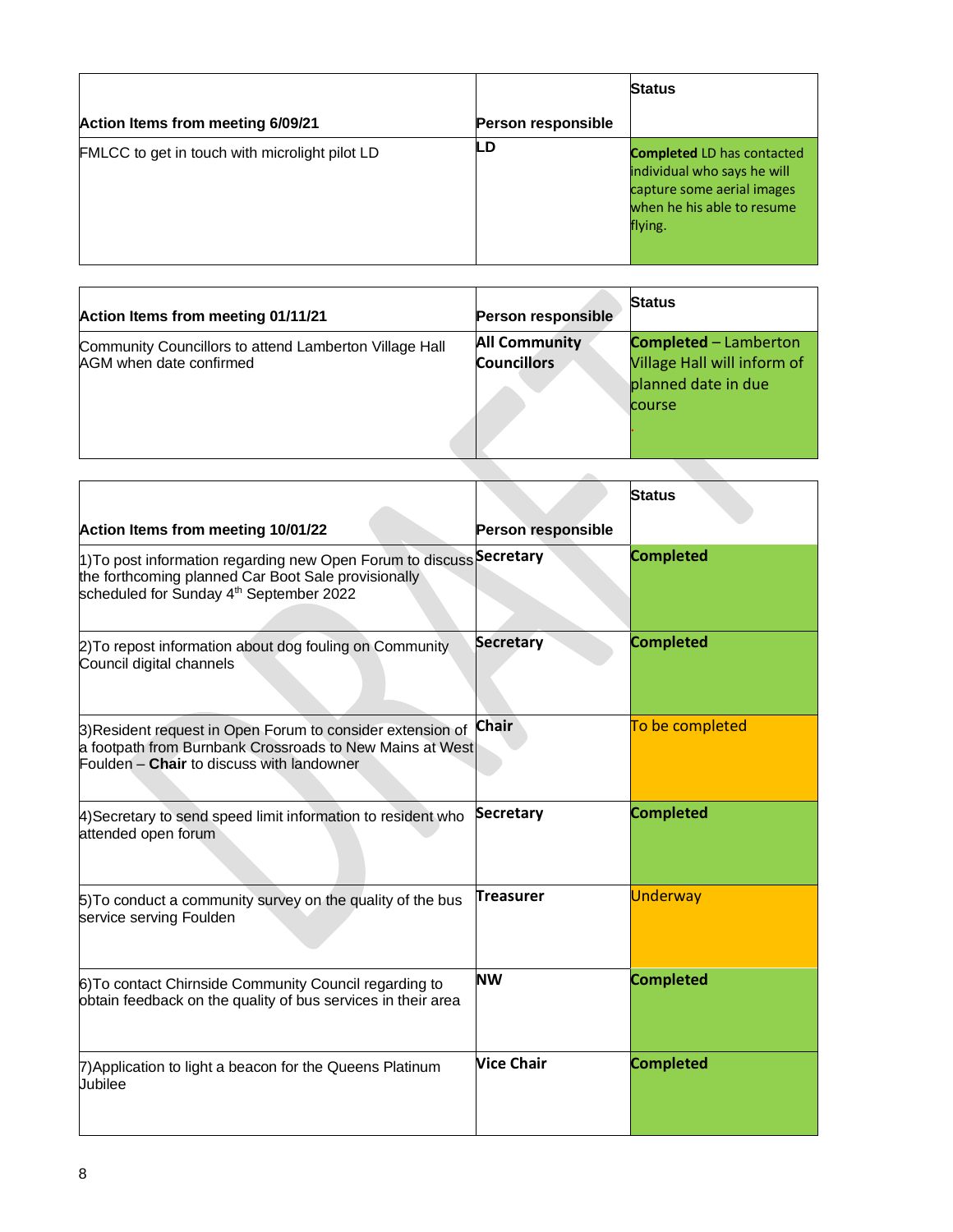|                                                                                                      |                    | <b>Status</b>    |
|------------------------------------------------------------------------------------------------------|--------------------|------------------|
| Action Items from meeting 10/01/22                                                                   | Person responsible |                  |
| 8) To set up working group for planning and implementing<br>Uubilee celebrations                     | <b>Treasurer</b>   | <b>Completed</b> |
| 9) Set up webpage for Jubilee celebrations on website                                                | <b>Secretary</b>   | <b>Completed</b> |
| 10) Chair to circulate information on Green Canopy initiative                                        | <b>Chair</b>       | <b>Completed</b> |
| 11) Circulation of proposed new meeting dates and AGM<br>date to Community Councillors for agreement | <b>Secretary</b>   | <b>Completed</b> |
| 12) To complete Storm Arwen debriefing document and<br>return to SBC                                 | <b>Treasurer</b>   | <b>Completed</b> |
| 13) To research repair options for Whales Jaws at<br>Lamberton                                       | <b>IP and AS</b>   | To be completed  |

|                                                                                                                                                  |                                       | <b>Status</b>   |
|--------------------------------------------------------------------------------------------------------------------------------------------------|---------------------------------------|-----------------|
| Action Items from meeting 07/03/22                                                                                                               | Person responsible                    |                 |
| To agree action plan and roles and responsibilities for<br>planning Car Boot Sale. Review and refresh previous task<br>and responsibility chart. | <b>Chair</b>                          | To be completed |
| Publicise and advertise the Car Boot sale date on Social<br>Media and E mail comms                                                               | Secretary / Treasurer To be completed |                 |
| Advertise for extra volunteers to support car boot sale via<br>communication channels                                                            | Secretary/Treasurer To be completed   |                 |
| Investigate on-line booking for sellers via website                                                                                              | Secretary                             | To be completed |